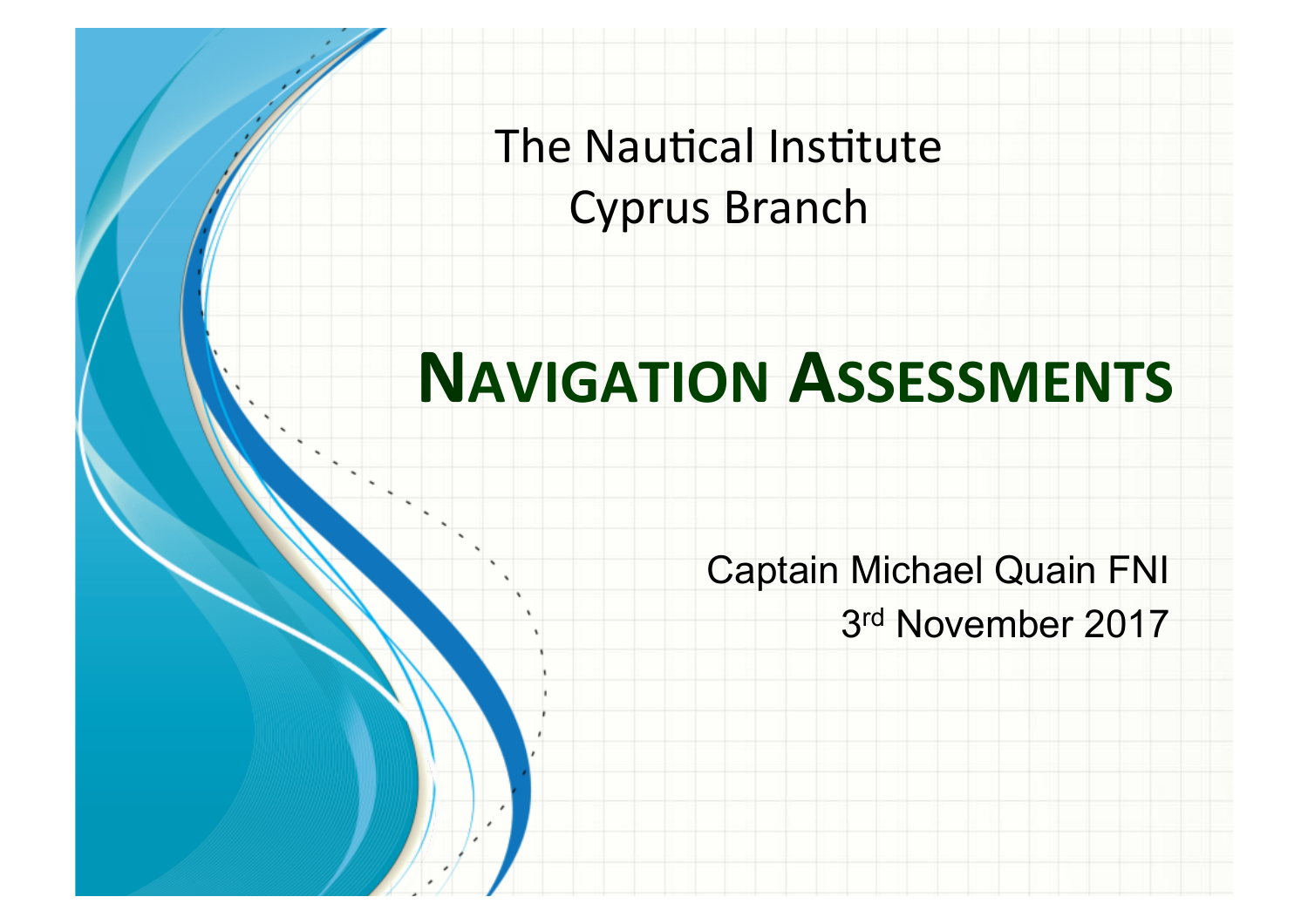### TRAINING OF OFFICERS

The attending officer did not appear familiar with the correct procedure for the updating of sailing directions. After being prompted several times, including translating to his own language by the Master, he was unable to identify the Annual Summary of Notices to Mariners as the reference source for corrections up to the end of the previous year.

#### Response

**Low qualification of subject Officer** became obvious while being interviewed during course of Inspection. Subject observation clearly highlighted **status of selection and pre employment interview procedure utilized by Crewing Department It is also a Master's fault who do not report to the Office**  regarding low qualification of subject Officer and do not organized additional training on board. This question was discussed during Company Safety Meeting and taking in to consideration observation raised **subject Navigation** 

**Officer will be changed at first convenience** but not later than mid of December. Comprehensive check of all Lists of Lights, Tide Tables, Sailing Directions, NTM's, Chart Catalogue and verifying that they are of the current editions and maintained up to date initiated and completed to Master's satisfaction.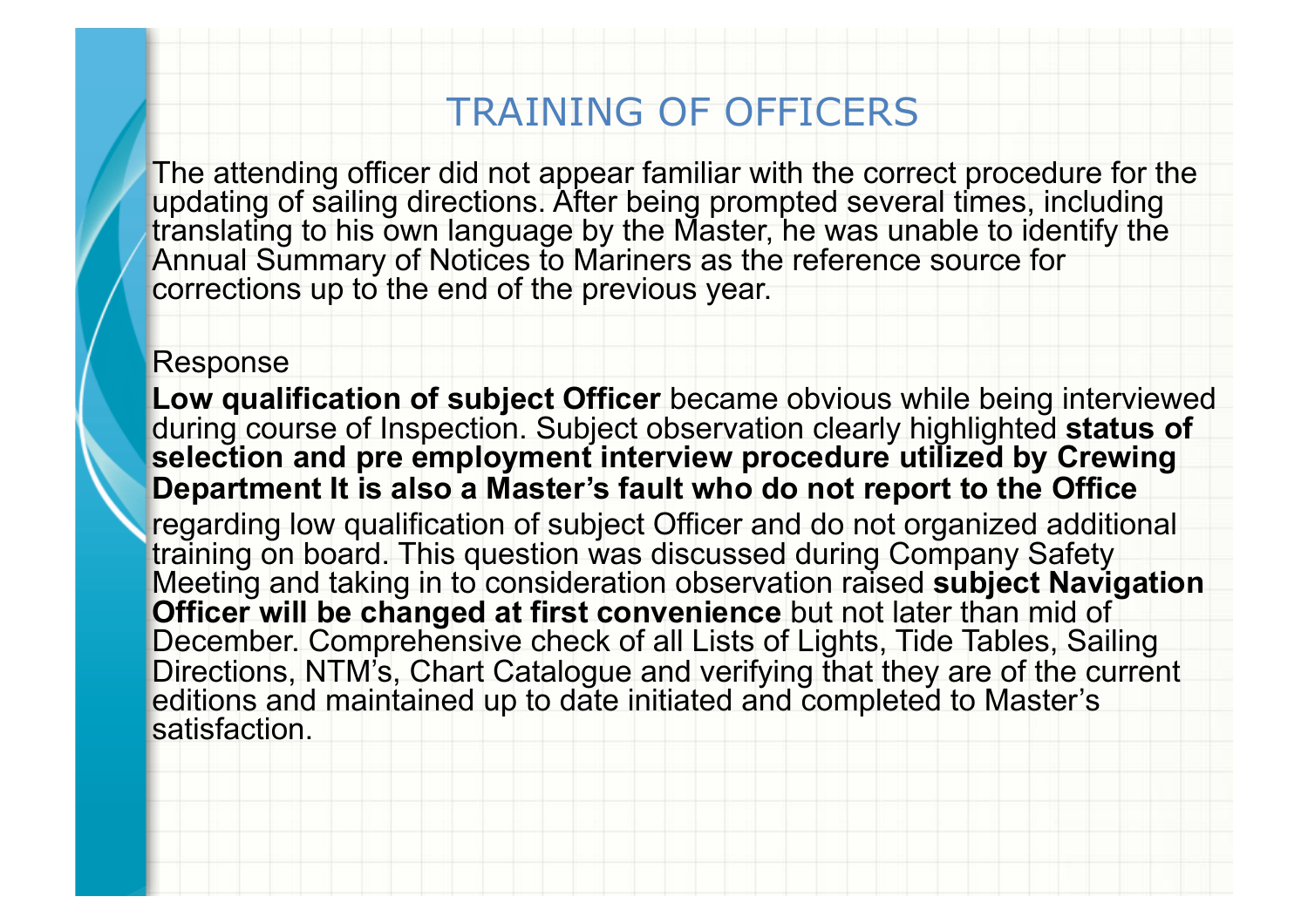## TRAINING OF OFFICERS ECDIS OPERATION

The ECDIS was not set up correctly. The display was showing only basic colour contours. Details of depth soundings and navigation light characteristics were not shown. After some difficulty the navigating officer was able to correct this. The chief officer came to the bridge during this part of the inspection and demonstrated a thorough knowledge of the system.

#### Response

Although the navigation officer is an experienced officer, he could not be able to show the details of depth soundings and navigation light characteristic properly **because of his excitement during inspection**. He already completed the ECDIS course successfully at XXXX UNIVERSITY and got thıs certificate.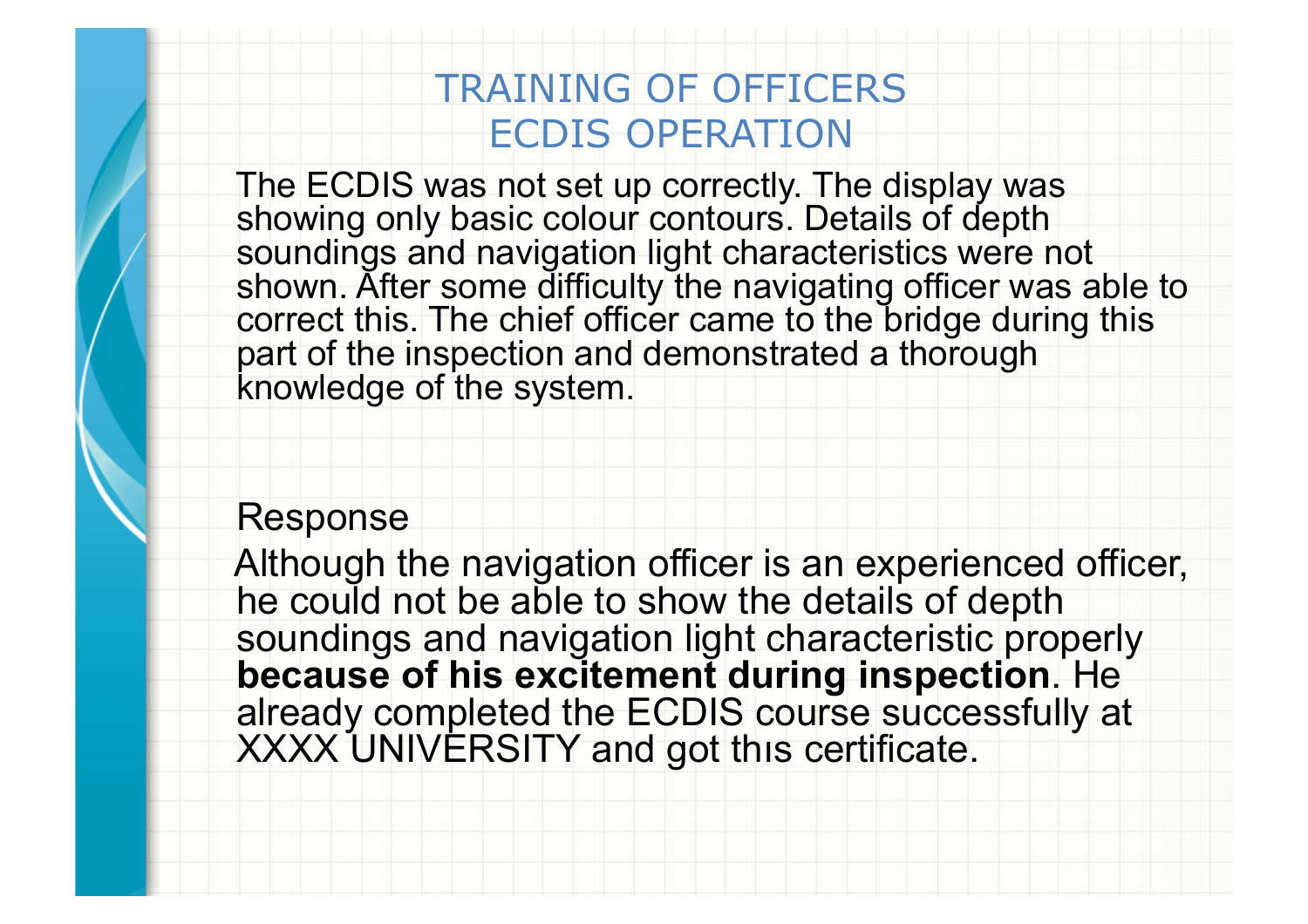## TRAINING OF OFFICERS CHART CORRECTIONS

#### Observation:

There appeared to be a significant number of charts on board which were not included in the Chartco inventory. Consequently these charts were not being corrected or updated when superseded. For example BA2286 had not been replaced by BA1015 when the latter was published one year ago. This chart is the large scale approach to Istanbul.

**Observation** 

With reference to the incomplete Chartco inventory. Several charts used on the previous voyage were significantly out of date. For example, BA1198, Bosphorus Strait South, had not been corrected since its publication (four years ago). When it was transferred into the Chartco inventory a total of 53 corrections were noted as not applied.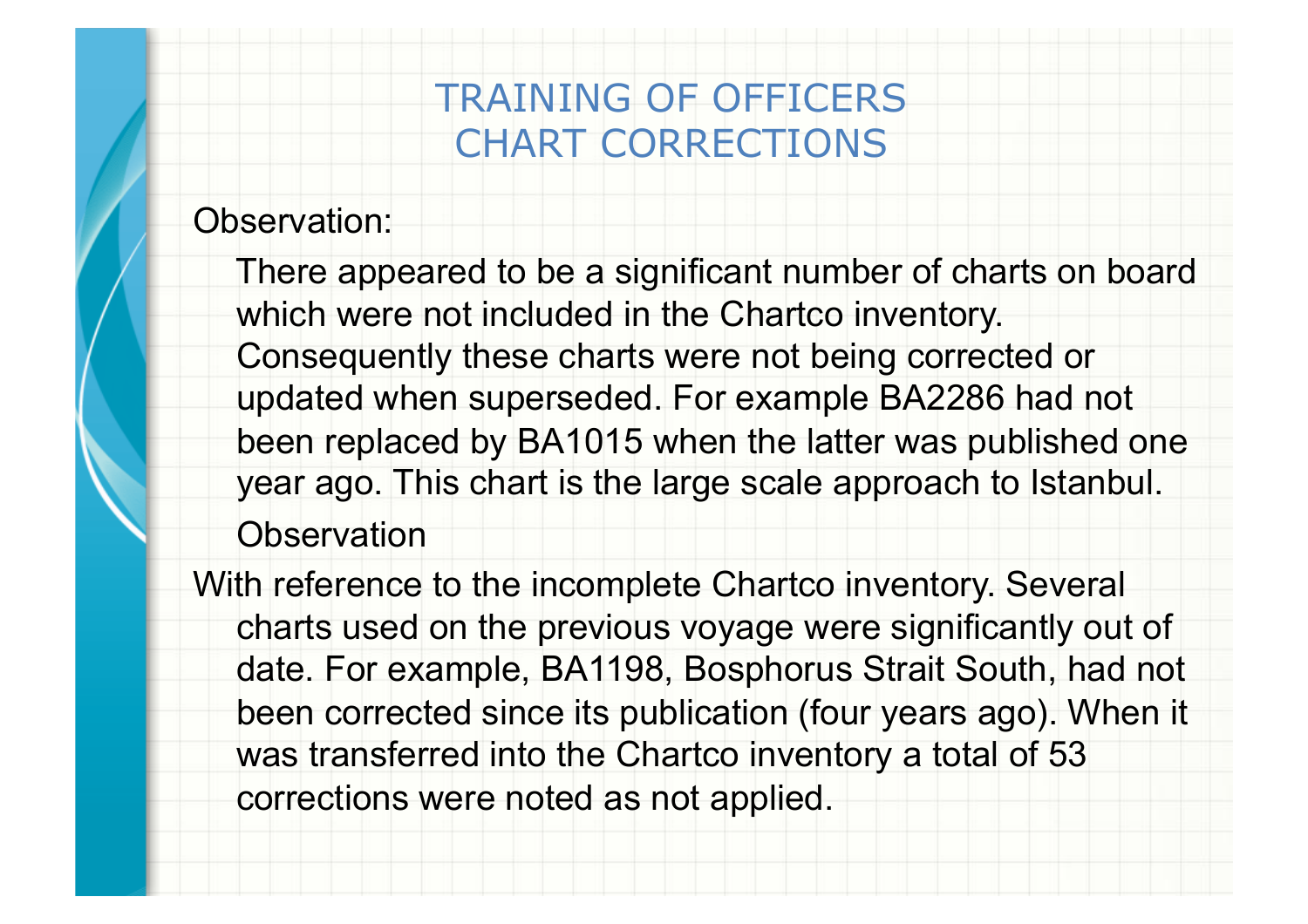## TRAINING OF OFFICERS UNDER KEEL CLEARANCE

Observation.

Squat information relevant to the vessel was not available on the bridge. The procedure in use for calculating squat was a generic formula taken from Browns Nautical Almanac. The table of squats which had been drawn up by the navigating officer in the passage plan for last voyage using the above formula did not appear correctly calculated. For example **the indicated squat for 14 knots noted the vessel to be over 6 metres trimmed by the head** with the after draft only about half of the propeller immersion.

#### Response

Tables with ships specific squat calculations are on board but were apparently not in use.

The relieving Master of the vessel (boarded shortly after the inspection) has been briefed in our office and the correct use of these tables has been discussed and he was instructed to train all navigational officers in correct use of the tables. This training has been already confirmed from board.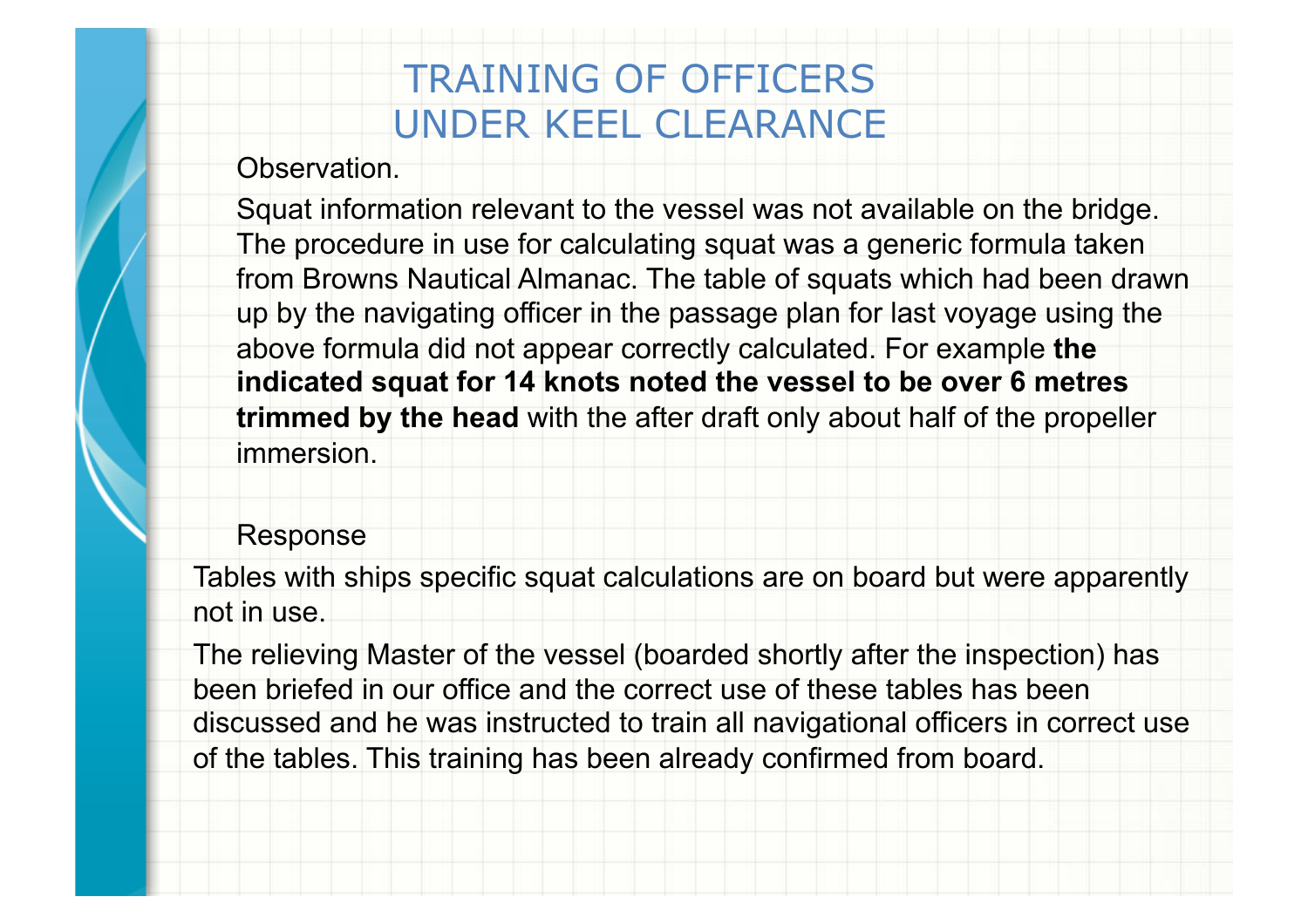## ATTITUDE OF OFFICERS SLOPPY PRACTICE

## ECDIS OPERATION

#### **Observation**

There were no records of visual position fixes being done during the previous voyage. The function for recording visual bearings on the ECDIS did not appear to be in use.

#### Response

After the inspector had left the vessel, this subject was investigated. it was clear that regular checks on the position were made, however this was done by means of an independent bearing/ distance on the Arpa. however this is recorded only in the logbook.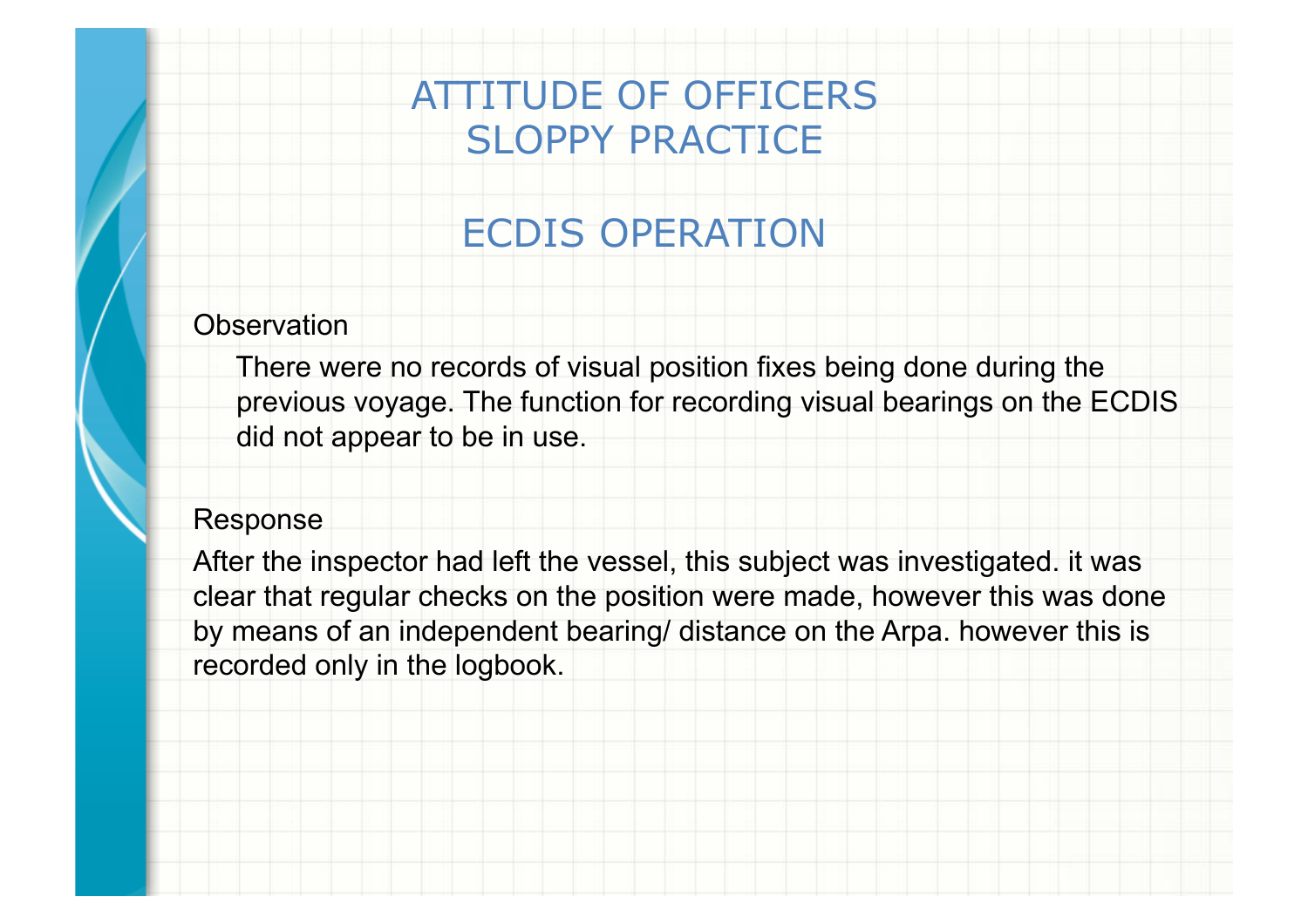ATTITUDE OF OFFICERS SLOPPY PRACTICE

PASSAGE PLANNING

**Observation** 

The largest scale charts were not always used during the previous voyage through the Aegean Sea. BA236 & BA1058 were on board but not used. BA1040 & BA1041 were not on board.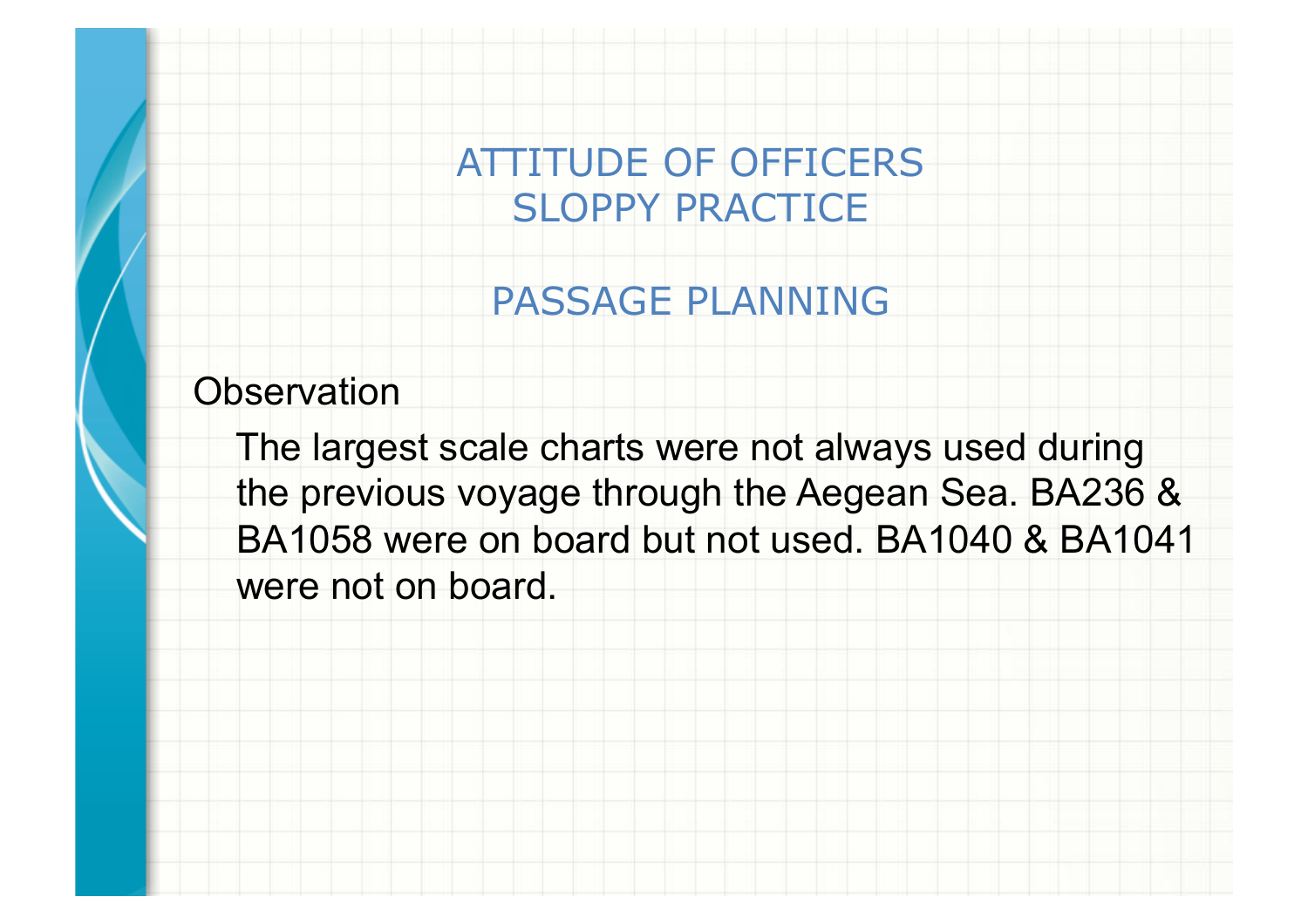## ATTITUDE OF OFFICERS SLOPPY PRACTICE

### POSITION FIXING

While approaching to this port the vessel passed within one mile of a charted dangerous wreck. The hourly position fixing frequency did not take into account that the vessel could drift off the course line towards the danger. The last position marked on the chart by GPS fix was about 40 minutes before passing the wreck.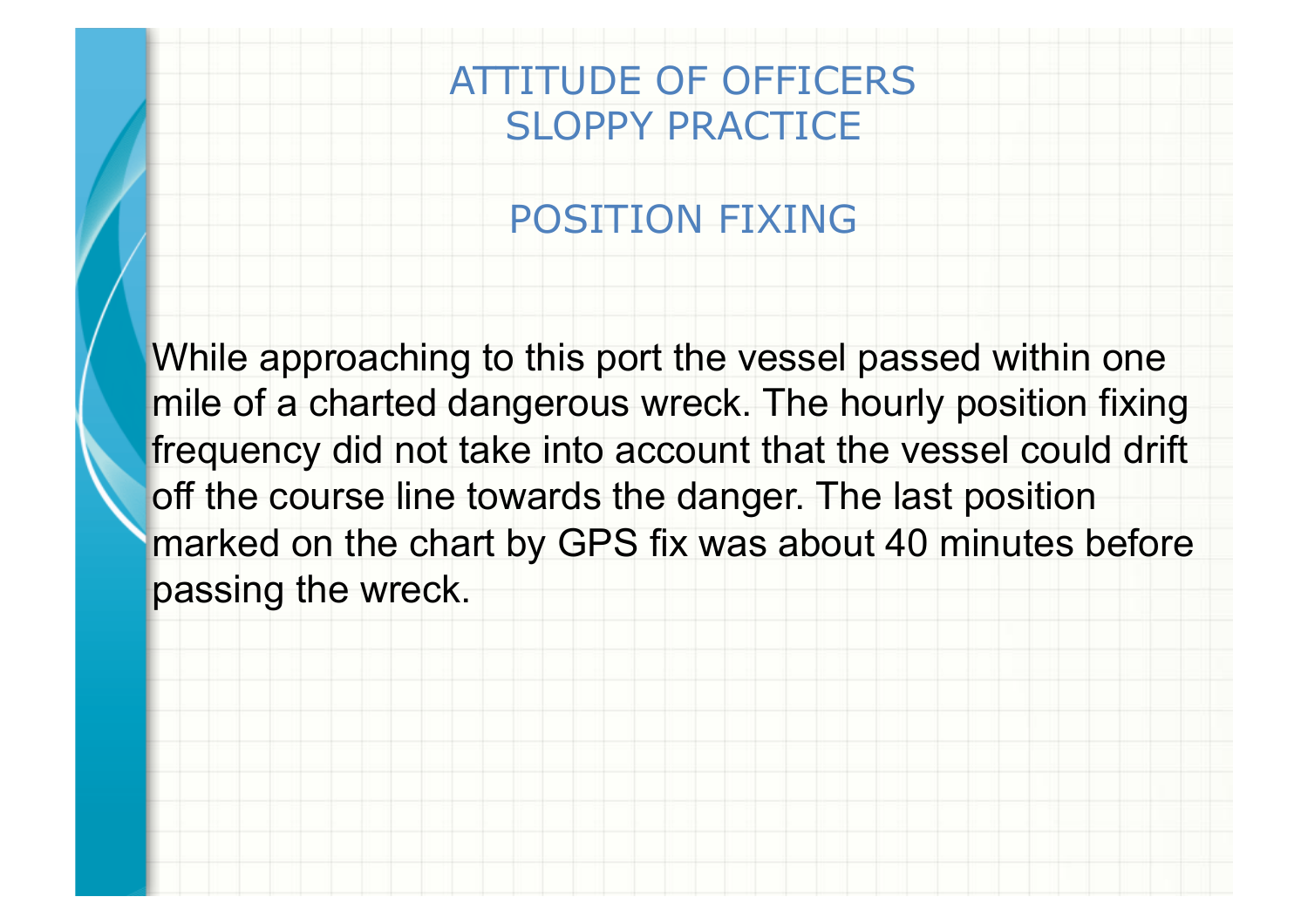### COMMERIAL PRESSURE ON THE MASTER

#### **Observation**

Four of the charts required for the last voyage from Mesaieed, Qatar to Fujairah were not on board, (BA3783, 3787, 3950, 3709). The operators had sent copies by email in A4 size parts, which had been glued together on an old chart as backing. These charts had been used for the voyage into the load port as well as from. It appeared that no attempt had been made to buy the charts locally. The vessel was at anchor off Fujairah when orders for the voyage had been received.

#### Response

The vessel was scheduled to load at Fujairah on Feb 9 and 10. The charterer suddenly changed the loading port to Mesaieed on Feb 6. Master informed the charterer the vessel couldn't go because of no corresponding charts, but the charterer insisted on sailing immediately.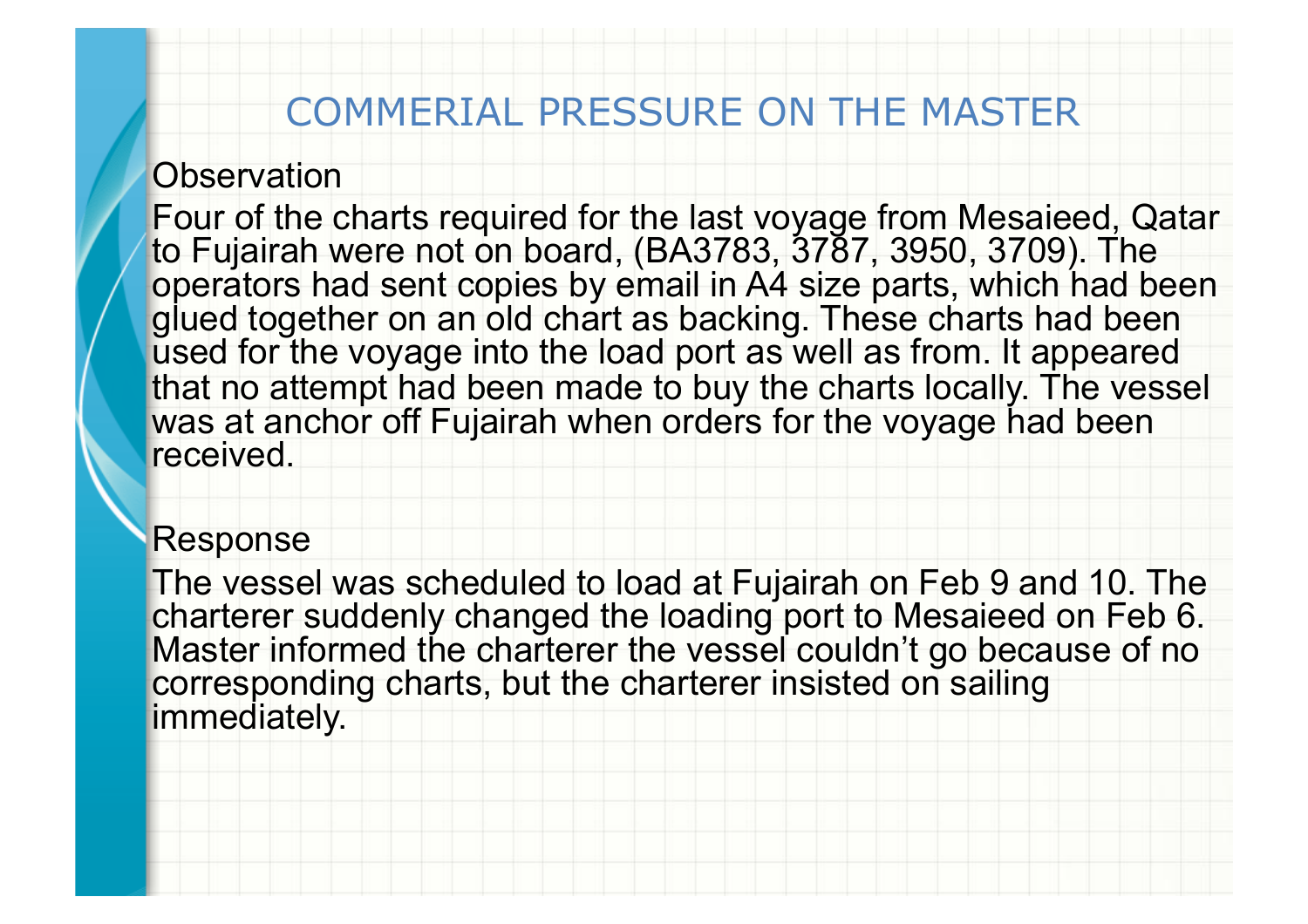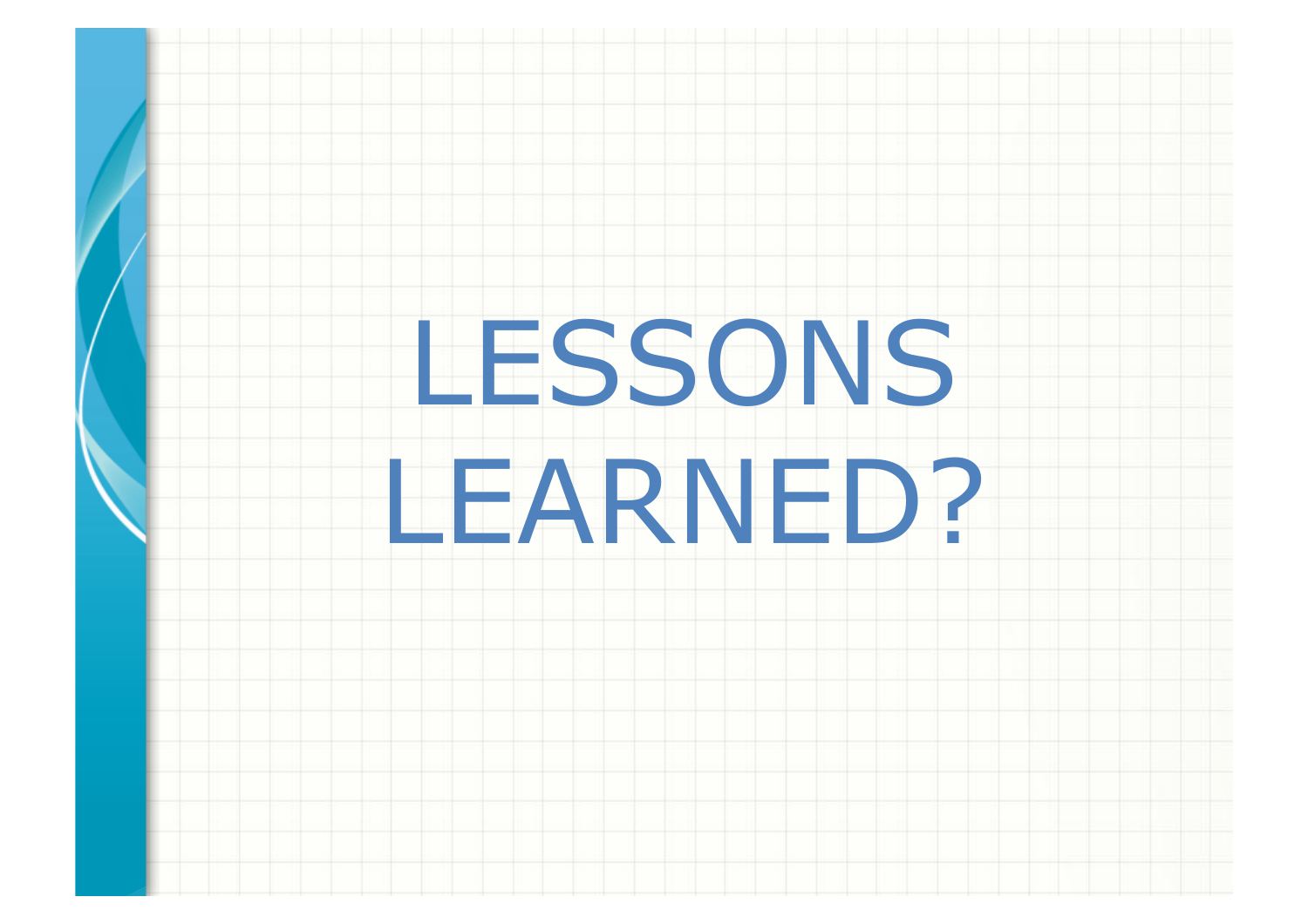# INTERNAL AUDITING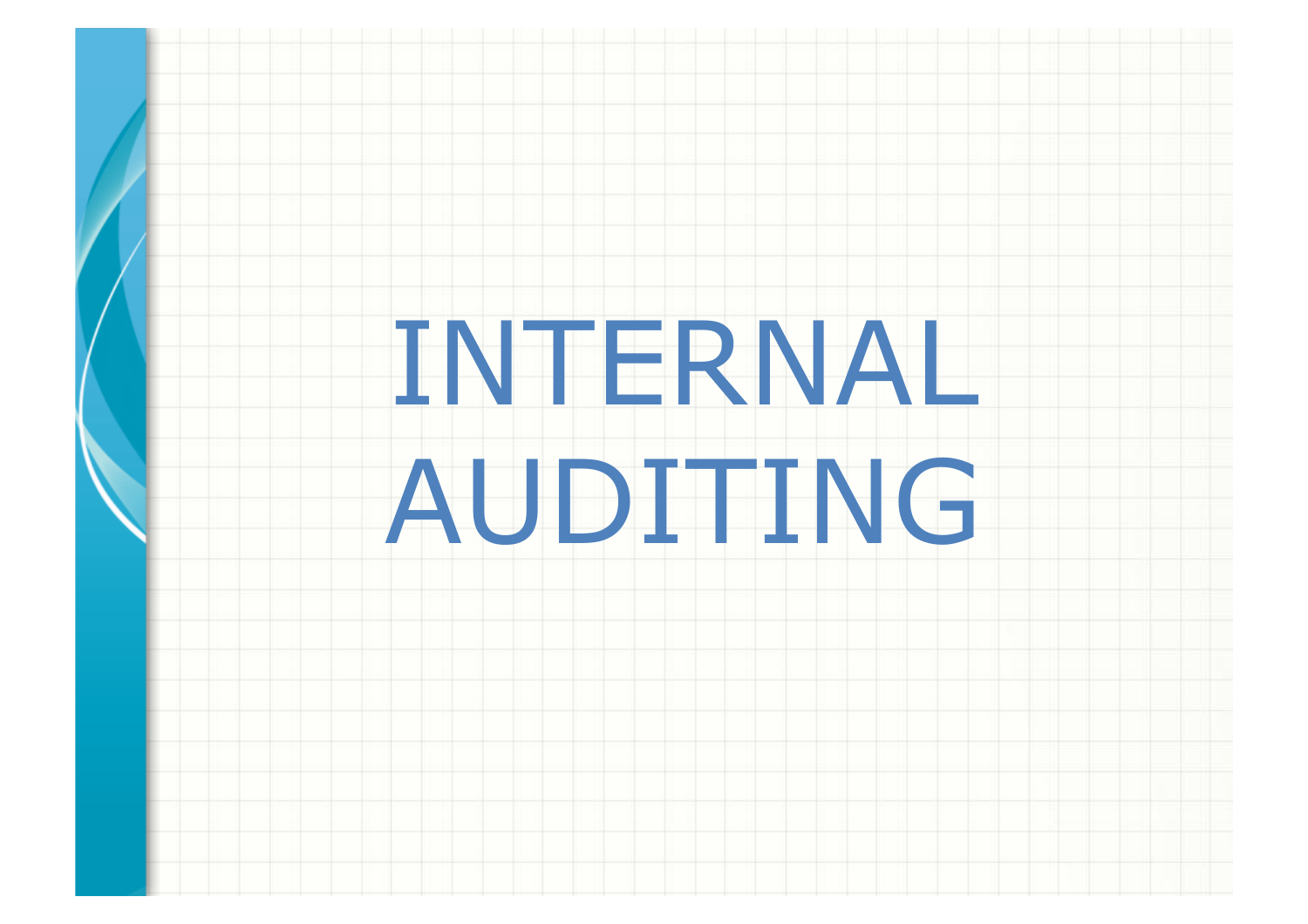# ANOTHER WAY?

# MENTORING

Mentoring is a relationship in which a more experienced or more knowledgeable person helps to guide a less experienced or less knowledgeable person.